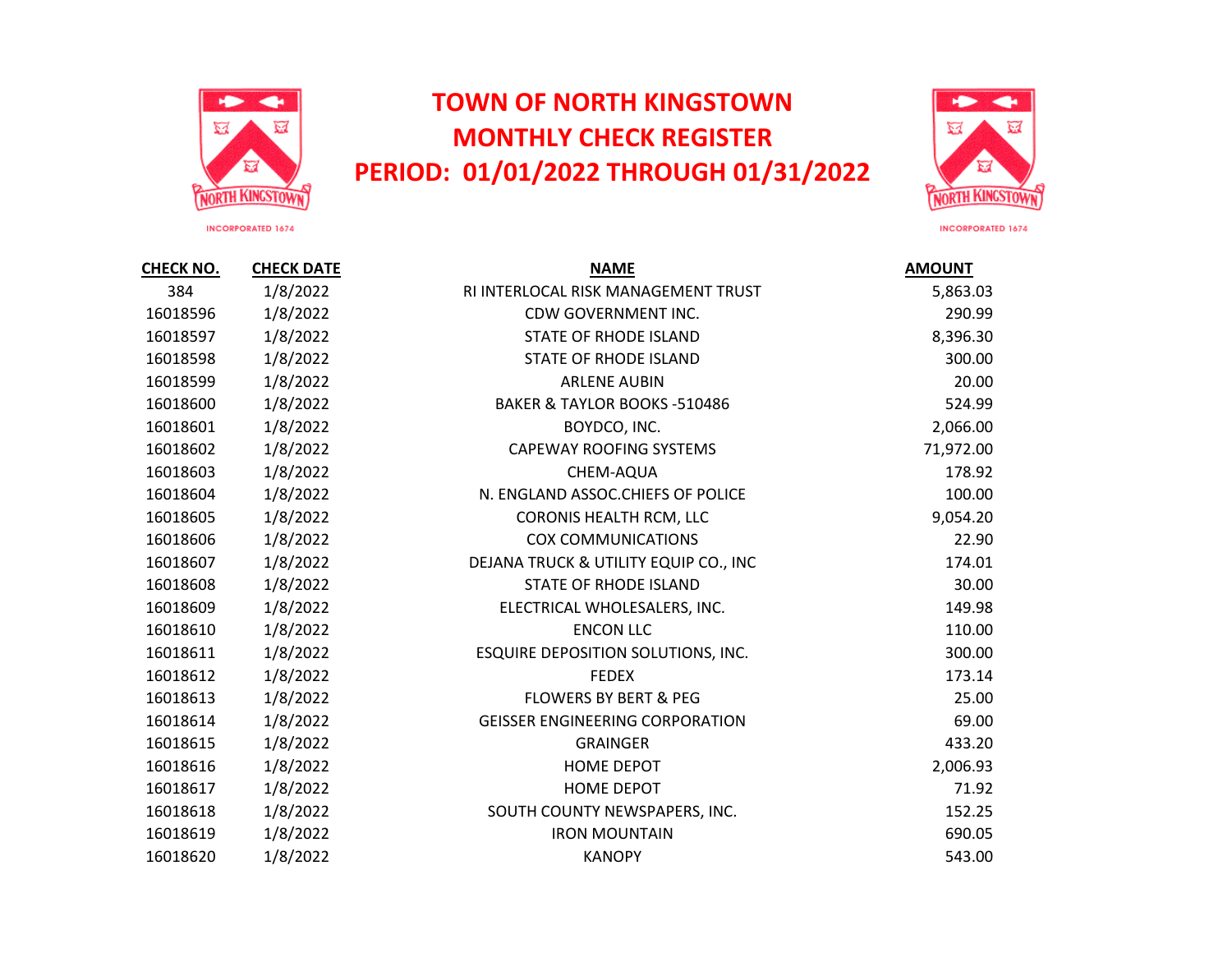| 16018621 | 1/8/2022 | <b>MARCUM LLP</b>                                  | 16,920.00  |
|----------|----------|----------------------------------------------------|------------|
| 16018622 | 1/8/2022 | METROWEST BASKETBALL                               | 6,268.00   |
| 16018623 | 1/8/2022 | <b>MIDWEST TAPE</b>                                | 59.22      |
| 16018624 | 1/8/2022 | <b>NATIONAL GRID</b>                               | 1,319.64   |
| 16018625 | 1/8/2022 | <b>NATIONAL GRID</b>                               | 341.33     |
| 16018626 | 1/8/2022 | <b>NATIONAL GRID</b>                               | 2,675.50   |
| 16018627 | 1/8/2022 | <b>NATIONAL GRID</b>                               | 70.03      |
| 16018628 | 1/8/2022 | NITCO LLC                                          | 95.42      |
| 16018629 | 1/8/2022 | NORTH KINGSTOWN LAUNDRY                            | 16.20      |
| 16018630 | 1/8/2022 | O'REILLY/FIRST CALL                                | 77.20      |
| 16018631 | 1/8/2022 | OCCUPATIONAL HEALTH CENTERS OF SOUTHWEST, P.A., CO | 310.50     |
| 16018632 | 1/8/2022 | <b>OCEAN STATE LIBRARIES</b>                       | 11,897.31  |
| 16018633 | 1/8/2022 | PALMERA NOLAN                                      | 20.00      |
| 16018634 | 1/8/2022 | PASCALE SERVICE CORP.                              | 730.32     |
| 16018635 | 1/8/2022 | <b>WILLIAM PENNOYER</b>                            | 184.18     |
| 16018636 | 1/8/2022 | PETERSON OIL SERVICE, INC.                         | 6,688.53   |
| 16018637 | 1/8/2022 | PRIME SYSTEMS INC                                  | 2,678.00   |
| 16018638 | 1/8/2022 | PROVIDENCE BUSINESS NEWS                           | 139.00     |
| 16018639 | 1/8/2022 | TOWN OF NORTH KINGSTOWN                            | 140.00     |
| 16018640 | 1/8/2022 | STATE OF RHODE ISLAND                              | 1,134.00   |
| 16018641 | 1/8/2022 | RI INTERLOCAL RISK MANAGEMENT TRUST                | 13.53      |
| 16018642 | 1/8/2022 | <b>RIDOT</b>                                       | 133,394.72 |
| 16018643 | 1/8/2022 | RIVERHEAD BUILDING SUPPLY                          | 45.99      |
| 16018644 | 1/8/2022 | S&S WORLDWIDE, INC.                                | 537.93     |
| 16018645 | 1/8/2022 | SALK'S HARDWARE & MARINE INC.                      | 283.59     |
| 16018646 | 1/8/2022 | SQUADLOCKER                                        | 386.10     |
| 16018647 | 1/8/2022 | <b>SURPLUS PROVISIONS</b>                          | 5,564.45   |
| 16018648 | 1/8/2022 | MICHAEL L. TAYLOR                                  | 35.84      |
| 16018649 | 1/8/2022 | THE LOCK SHOP, INC.                                | 528.00     |
| 16018650 | 1/8/2022 | TRASK PETROLEUM EQUIPMENT COMPANY                  | 238.54     |
| 16018651 | 1/8/2022 | TRI-POWER SALES & SERVICE, INC.                    | 554.54     |
| 16018652 | 1/8/2022 | <b>TYLER TECHNOLOGIES INC</b>                      | 6,366.93   |
| 16018653 | 1/8/2022 | <b>VERIZON WIRELESS MESSAGING SERVICES</b>         | 1,131.13   |
| 16018654 | 1/8/2022 | VISION GOVERNMENT SOULTIONS, INC.                  | 43,273.88  |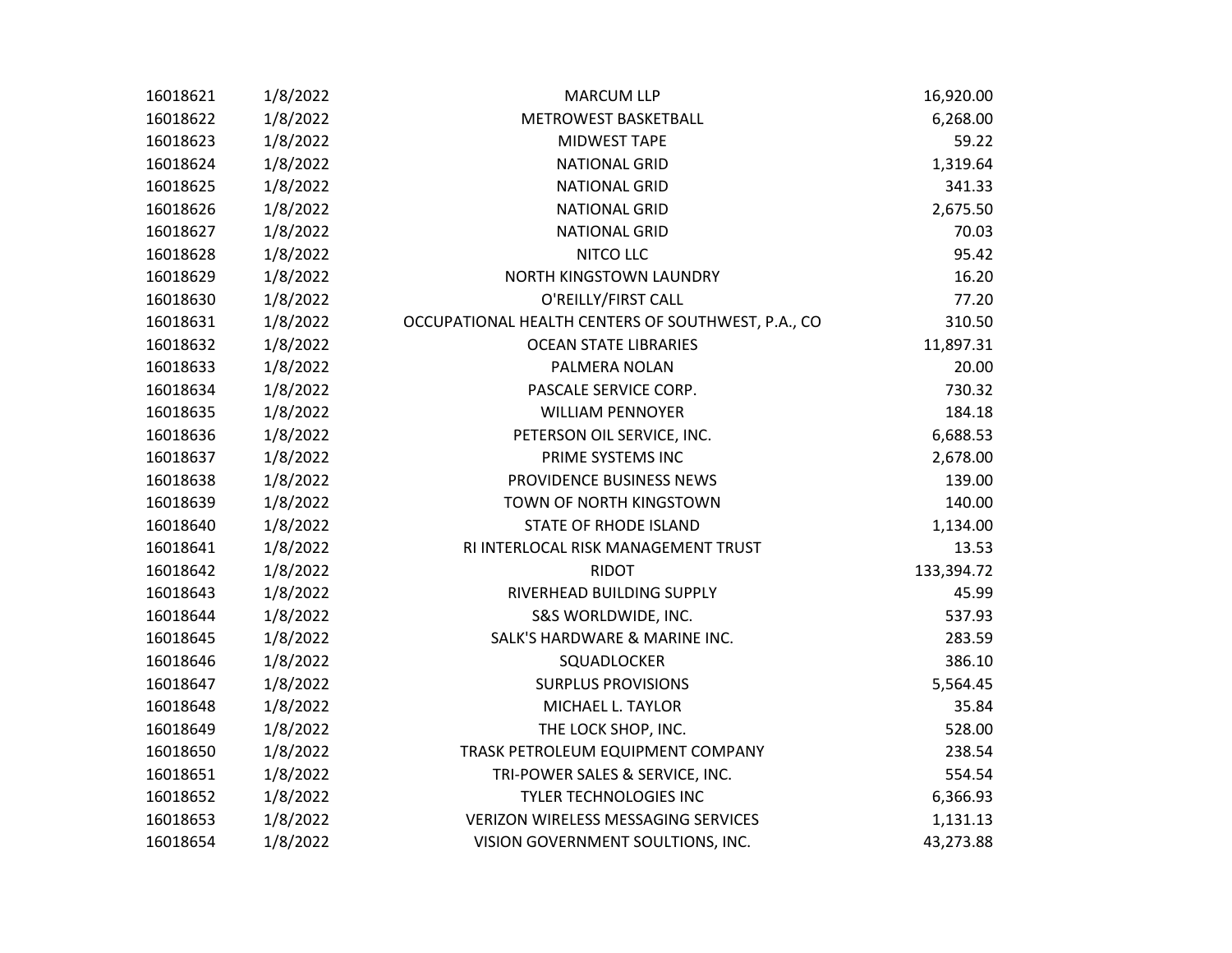| 16018655 | 1/8/2022   | W. B. MASON CO., INC.               | 650.35    |
|----------|------------|-------------------------------------|-----------|
| 16018656 | 1/8/2022   | <b>JOAN WARRINGTON</b>              | 24.00     |
| 16018657 | 1/8/2022   | WASTE MANAGEMENT OF RHODE ISLAND    | 810.00    |
| 16018658 | 1/8/2022   | <b>WEST MARINE PRO</b>              | 33.98     |
| 16018659 | 1/8/2022   | <b>WICKFORD LUMBER</b>              | 307.47    |
| 385      | 01/13/2022 | RI INTERLOCAL RISK MANAGEMENT TRUST | 14,766.12 |
| 16018660 | 1/13/2022  | ADLER POLLOCK & SHEEHAN INC.        | 9,755.00  |
| 16018661 | 1/13/2022  | ALLONEHEALTH RESOURCES, INC.        | 234.00    |
| 16018662 | 1/13/2022  | <b>AMAZON</b>                       | 238.00    |
| 16018663 | 1/13/2022  | <b>AMERIGAS - PEACE DALE</b>        | 647.48    |
| 16018664 | 1/13/2022  | <b>ANDREA'S POLICE SUPPY</b>        | 1,192.99  |
| 16018665 | 1/13/2022  | APOLLO SAFETY, INC.                 | 500.00    |
| 16018666 | 1/13/2022  | STATE OF RI SECRETARY OF STATE      | 1,128.00  |
| 16018667 | 1/13/2022  | ATLANTIC ELEVATOR SOUTH CO., INC.   | 303.00    |
| 16018668 | 1/13/2022  | ATS EQUIPMENT OF RI                 | 695.00    |
| 16018669 | 1/13/2022  | <b>AWWA</b>                         | 302.00    |
| 16018670 | 1/13/2022  | BAKER & TAYLOR BOOKS -510486        | 1,205.91  |
| 16018671 | 1/13/2022  | <b>BAL LABORATORY</b>               | 1,879.00  |
| 16018672 | 1/13/2022  | BLUE360 MEDIA, INC.                 | 167.96    |
| 16018673 | 1/13/2022  | <b>BOB'S TIRE CO</b>                | 767.50    |
| 16018674 | 1/13/2022  | <b>BRODART CO.</b>                  | 105.97    |
| 16018675 | 1/13/2022  | <b>CALLAGHAN &amp; CALLAGHAN</b>    | 12,400.00 |
| 16018676 | 1/13/2022  | CAP CITY OF RI INC                  | 220.00    |
| 16018677 | 1/13/2022  | <b>COX COMMUNICATIONS</b>           | 65.44     |
| 16018678 | 1/13/2022  | <b>COX COMMUNICATIONS</b>           | 28.53     |
| 16018679 | 1/13/2022  | <b>COX COMMUNICATIONS</b>           | 123.75    |
| 16018680 | 1/13/2022  | <b>DAVID DICKINSON</b>              | 1,188.33  |
| 16018681 | 1/13/2022  | <b>DBVW ARCHITECTS</b>              | 33,268.66 |
| 16018682 | 1/13/2022  | <b>DIRECT ENERGY BUSINESS</b>       | 814.43    |
| 16018683 | 1/13/2022  | <b>DIVISION OF TAXATION</b>         | 10.00     |
| 16018684 | 1/13/2022  | ESQUIRE DEPOSITION SOLUTIONS, INC.  | 300.00    |
| 16018685 | 1/13/2022  | <b>ESS LABORATORY</b>               | 306.00    |
| 16018686 | 1/13/2022  | EVERETT J. PRESCOTT, INC.           | 2,011.66  |
| 16018687 | 1/13/2022  | FLOOD FORD OF EAST GREENWICH        | 516.72    |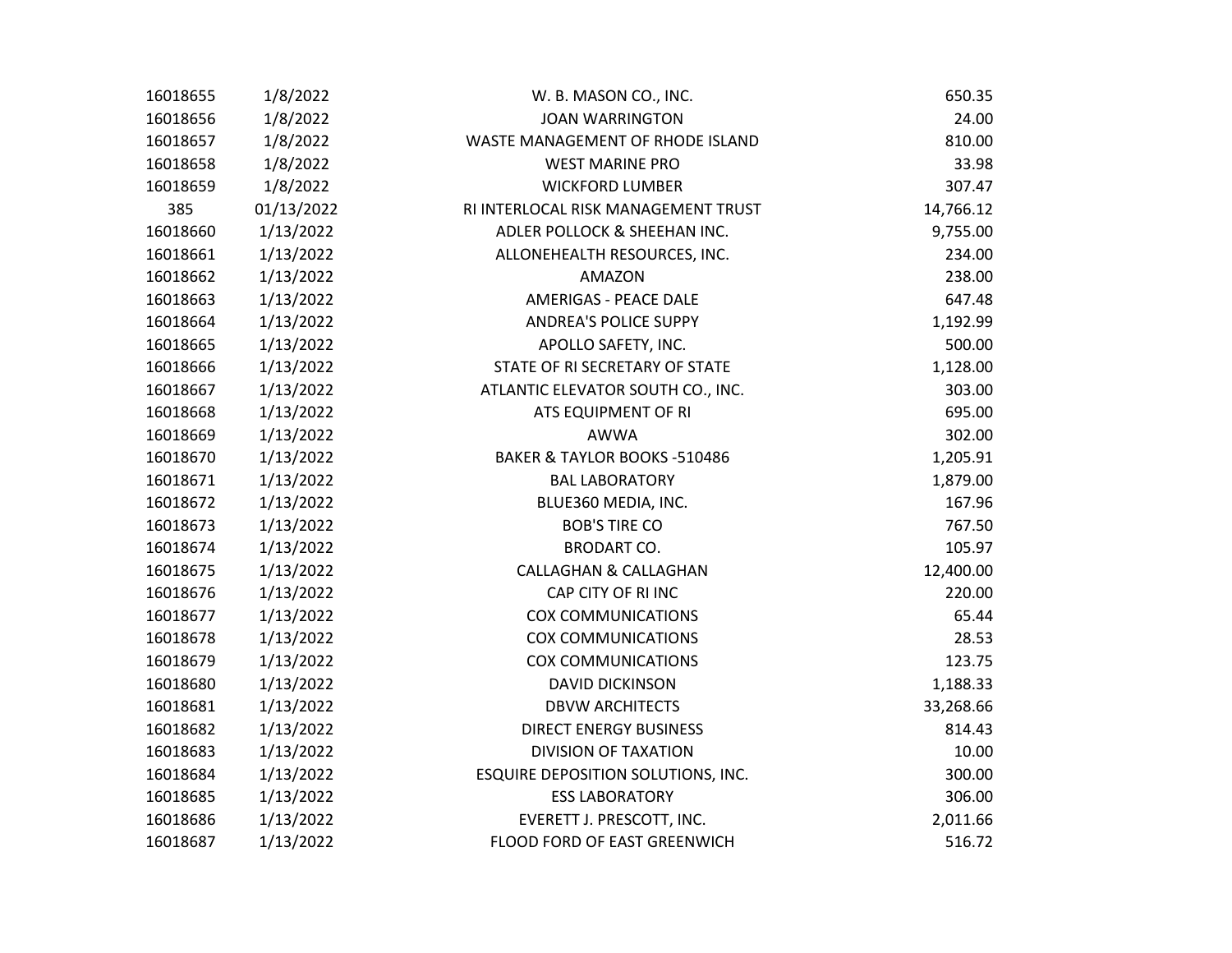| 16018688 | 1/13/2022 | FRESHMODE SCREEN PRINTING           | 475.00    |
|----------|-----------|-------------------------------------|-----------|
| 16018689 | 1/13/2022 | GOVOS, INC.                         | 3,345.00  |
| 16018690 | 1/13/2022 | <b>GRAINGER</b>                     | 93.24     |
| 16018691 | 1/13/2022 | HARBOR CONTROLS, INC                | 11,273.00 |
| 16018692 | 1/13/2022 | RHODE ISLAND DEPT OF HEALTH         | 1,600.00  |
| 16018693 | 1/13/2022 | SOUTH COUNTY NEWSPAPERS, INC.       | 438.17    |
| 16018694 | 1/13/2022 | <b>INGRAM BOOK GROUP</b>            | 790.07    |
| 16018695 | 1/13/2022 | KONICA MINOLTA BUSINESS SOLUTIONS   | 301.06    |
| 16018696 | 1/13/2022 | MCI COMM SERVICE                    | 36.08     |
| 16018697 | 1/13/2022 | MT. PLEASANT ALARMS                 | 129.00    |
| 16018698 | 1/13/2022 | <b>NATIONAL GRID</b>                | 2,009.84  |
| 16018699 | 1/13/2022 | O'REILLY/FIRST CALL                 | 86.72     |
| 16018700 | 1/13/2022 | OCEAN STATE OIL, INC.               | 68.80     |
| 16018701 | 1/13/2022 | OVERHEAD DOOR CO. OF PROVIDENCE INC | 984.26    |
| 16018702 | 1/13/2022 | <b>DONALD PECK</b>                  | 263.93    |
| 16018703 | 1/13/2022 | <b>WILLIAM PENNOYER</b>             | 97.02     |
| 16018704 | 1/13/2022 | PLIMOTH PLANTATION, INC.            | 100.00    |
| 16018705 | 1/13/2022 | <b>QUONSET DEVELOPMENT CORP</b>     | 11,245.59 |
| 16018706 | 1/13/2022 | <b>READ CUSTOM SOILS</b>            | 394.24    |
| 16018707 | 1/13/2022 | R.I. RESOURCE RECOVERY CORP.        | 33,463.88 |
| 16018708 | 1/13/2022 | RI INTERLOCAL RISK MANAGEMENT TRUST | 12.75     |
| 16018709 | 1/13/2022 | <b>RICA</b>                         | 60.00     |
| 16018710 | 1/13/2022 | SALK'S HARDWARE & MARINE INC.       | 245.49    |
| 16018711 | 1/13/2022 | SIEMENS INDUSTRY INC                | 10,475.00 |
| 16018712 | 1/13/2022 | SIGNARAMA                           | 13.13     |
| 16018713 | 1/13/2022 | SJ SERVICES, INC.                   | 3,897.83  |
| 16018714 | 1/13/2022 | STANLEY TREE CO.                    | 1,300.00  |
| 16018715 | 1/13/2022 | STILES CO., INC.                    | 1,234.07  |
| 16018716 | 1/13/2022 | SUBURBAN PROPANE-1117               | 1,920.02  |
| 16018717 | 1/13/2022 | TIERPOINT, LLC                      | 5,823.76  |
| 16018718 | 1/13/2022 | <b>TIMOTHY SHEEHY</b>               | 294.52    |
| 16018719 | 1/13/2022 | <b>TOM IRWIN</b>                    | 4,856.30  |
| 16018720 | 1/13/2022 | TRACTOR SUPPLY CREDIT PLAN          | 469.96    |
| 16018721 | 1/13/2022 | TRANSUNION RISK AND ALTERNATIVE     | 75.00     |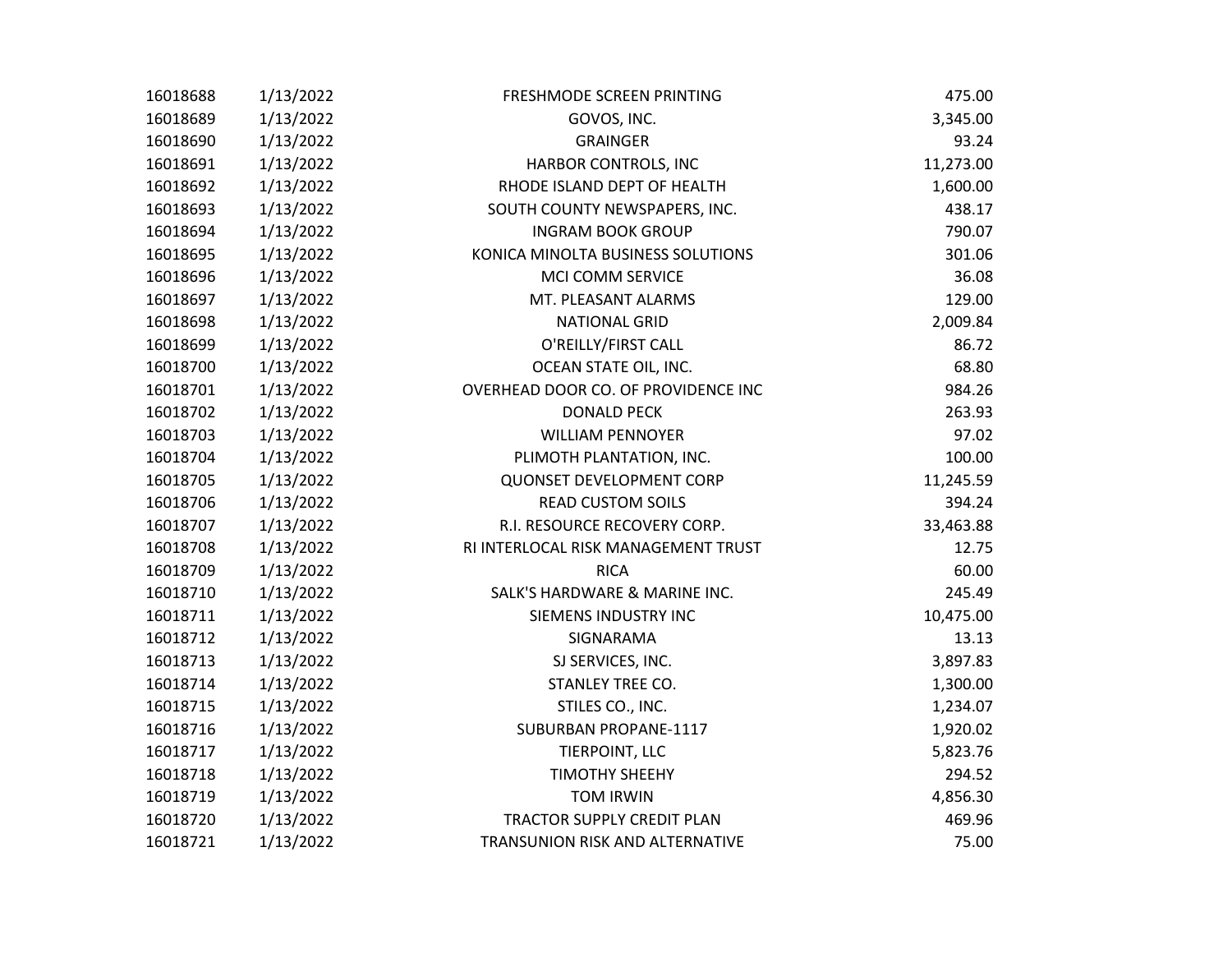| 16018722 | 1/13/2022 | UNIVAR USA INC.                    | 2,940.75  |
|----------|-----------|------------------------------------|-----------|
| 16018723 | 1/13/2022 | W. B. MASON CO., INC.              | 154.44    |
| 16018724 | 1/13/2022 | WARWICK WINWATER WORKS CO. INC.    | 261.22    |
| 16018725 | 1/13/2022 | WASTE MANAGEMENT OF RHODE ISLAND   | 5,033.29  |
| 16018726 | 1/13/2022 | WESTON & SAMPSON ENGINEERS, INC.   | 68,463.65 |
| 16018727 | 1/13/2022 | <b>WICKFORD LUMBER</b>             | 495.20    |
| 16018728 | 1/21/2022 | AAA POLICE SUPPLY                  | 336.00    |
| 16018729 | 1/21/2022 | ADLER POLLOCK & SHEEHAN INC.       | 3,437.50  |
| 16018730 | 1/21/2022 | AIR GAS USA, LLC                   | 309.63    |
| 16018731 | 1/21/2022 | ANCHOR INSULATION COMPANY, INC.    | 8,730.00  |
| 16018732 | 1/21/2022 | ATG GROUP, INC                     | 1,795.00  |
| 16018733 | 1/21/2022 | ATS EQUIPMENT OF RI                | 1,785.00  |
| 16018734 | 1/21/2022 | BELMONT AND CRYSTAL SPRINGS        | 50.09     |
| 16018735 | 1/21/2022 | C&S SPECIALTY, INC.                | 5,741.58  |
| 16018736 | 1/21/2022 | CASCADE ENGINEERING, INC.          | 35,603.50 |
| 16018737 | 1/21/2022 | <b>CINTAS CORPORATION</b>          | 86.92     |
| 16018738 | 1/21/2022 | <b>CHRISTIAN COLE</b>              | 60.01     |
| 16018739 | 1/21/2022 | <b>COX COMMUNICATIONS</b>          | 2.99      |
| 16018742 | 1/21/2022 | <b>ENCON LLC</b>                   | 250.00    |
| 16018743 | 1/21/2022 | ENVIROPRO REFRIGERANT RECYCLING    | 1,026.00  |
| 16018744 | 1/21/2022 | ESQUIRE DEPOSITION SOLUTIONS, INC. | 300.00    |
| 16018745 | 1/21/2022 | FIREMATIC SUPPLY CO. INC.          | 1,314.30  |
| 16018746 | 1/21/2022 | <b>FLEETPRIDE</b>                  | 32.10     |
| 16018747 | 1/21/2022 | FLOOD FORD OF EAST GREENWICH       | 2,615.58  |
| 16018748 | 1/21/2022 | <b>GEAR FOR SPORTS</b>             | 1,234.29  |
| 16018749 | 1/21/2022 | <b>GENERAL TREASURER STATE RI</b>  | 56.55     |
| 16018750 | 1/21/2022 | <b>GRAINGER</b>                    | 280.39    |
| 16018751 | 1/21/2022 | <b>GZA</b>                         | 4,100.00  |
| 16018752 | 1/21/2022 | HARBOR CONTROLS, INC               | 7,490.00  |
| 16018753 | 1/21/2022 | HDB TOOLS LLC                      | 187.62    |
| 16018754 | 1/21/2022 | HOME DEPOT                         | 379.99    |
| 16018755 | 1/21/2022 | <b>HOME DEPOT</b>                  | 286.16    |
| 16018756 | 1/21/2022 | HURD AUTO MALL LLC                 | 2,061.41  |
| 16018757 | 1/21/2022 | JOHNSON CONTROLS INC               | 1,943.66  |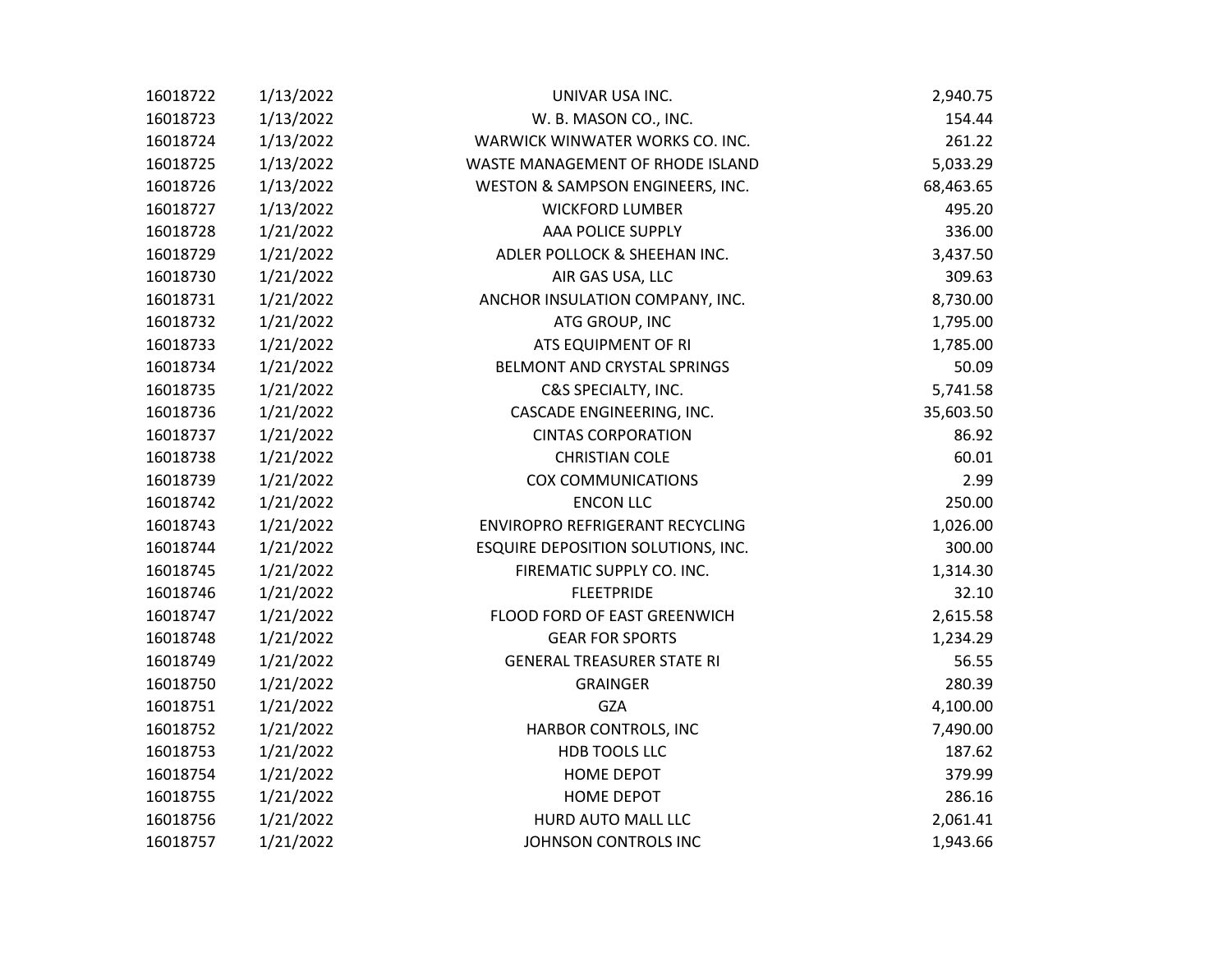| 16018758 | 1/21/2022 | KATHLEEN MASTROBUONO               | 40.00     |
|----------|-----------|------------------------------------|-----------|
| 16018759 | 1/21/2022 | <b>KENT COUNTY WATER AUTHORITY</b> | 276.30    |
| 16018760 | 1/21/2022 | <b>MATTHEW KWOLEK</b>              | 150.00    |
| 16018761 | 1/21/2022 | <b>LARGESS FORESTRY</b>            | 3,790.00  |
| 16018762 | 1/21/2022 | LAWSON PRODUCTS, INC.              | 15.12     |
| 16018763 | 1/21/2022 | MARK E. LIBERATI                   | 375.00    |
| 16018764 | 1/21/2022 | LINDE GAS AND EQUIPMENT INC.       | 10.74     |
| 16018765 | 1/21/2022 | LOWE'S                             | 11.36     |
| 16018767 | 1/21/2022 | <b>DEBRA MCCALL</b>                | 745.89    |
| 16018768 | 1/21/2022 | MCKESSON MEDICAL-SURGICAL          | 285.25    |
| 16018769 | 1/21/2022 | MIDSTATE CAMERA REPAIR, INC.       | 65.00     |
| 16018770 | 1/21/2022 | MOTOROLA SOLUTIONS                 | 45,924.88 |
| 16018771 | 1/21/2022 | MUNICIPAL LEASING CONSULTANTS      | 1,295.00  |
| 16018772 | 1/21/2022 | <b>NANCY NADEAU</b>                | 14.00     |
| 16018773 | 1/21/2022 | <b>NATIONAL GRID</b>               | 851.87    |
| 16018774 | 1/21/2022 | <b>NATIONAL GRID</b>               | 4,939.56  |
| 16018775 | 1/21/2022 | <b>NATIONAL GRID</b>               | 351.02    |
| 16018776 | 1/21/2022 | <b>NATIONAL GRID</b>               | 4,303.17  |
| 16018777 | 1/21/2022 | <b>NATIONAL GRID</b>               | 33.91     |
| 16018778 | 1/21/2022 | <b>NATIONAL GRID</b>               | 37.07     |
| 16018779 | 1/21/2022 | <b>NATIONAL GRID</b>               | 128.51    |
| 16018780 | 1/21/2022 | <b>NATIONAL GRID</b>               | 252.52    |
| 16018781 | 1/21/2022 | <b>NATIONAL GRID</b>               | 203.05    |
| 16018782 | 1/21/2022 | NEW ENGLAND FIRE EQUIPMENT AND     | 1,377.18  |
| 16018783 | 1/21/2022 | NEW ENGLAND GOLF CARS              | 1,950.00  |
| 16018784 | 1/21/2022 | <b>NEWWA</b>                       | 390.00    |
| 16018785 | 1/21/2022 | NIEMIEC MARINE                     | 4,216.07  |
| 16018786 | 1/21/2022 | NOLIN ELECTRIC INC.                | 4,216.00  |
| 16018787 | 1/21/2022 | NORTHEASTERN FIRE                  | 1,750.00  |
| 16018788 | 1/21/2022 | NORTHERN SAFETY CO., INC.          | 722.71    |
| 16018789 | 1/21/2022 | <b>NRAAO</b>                       | 40.00     |
| 16018790 | 1/21/2022 | O'REILLY/FIRST CALL                | 39.99     |
| 16018791 | 1/21/2022 | OTIS ELEVATOR COMPANY              | 2,696.78  |
| 16018792 | 1/21/2022 | PASCALE SERVICE CORP.              | 60.28     |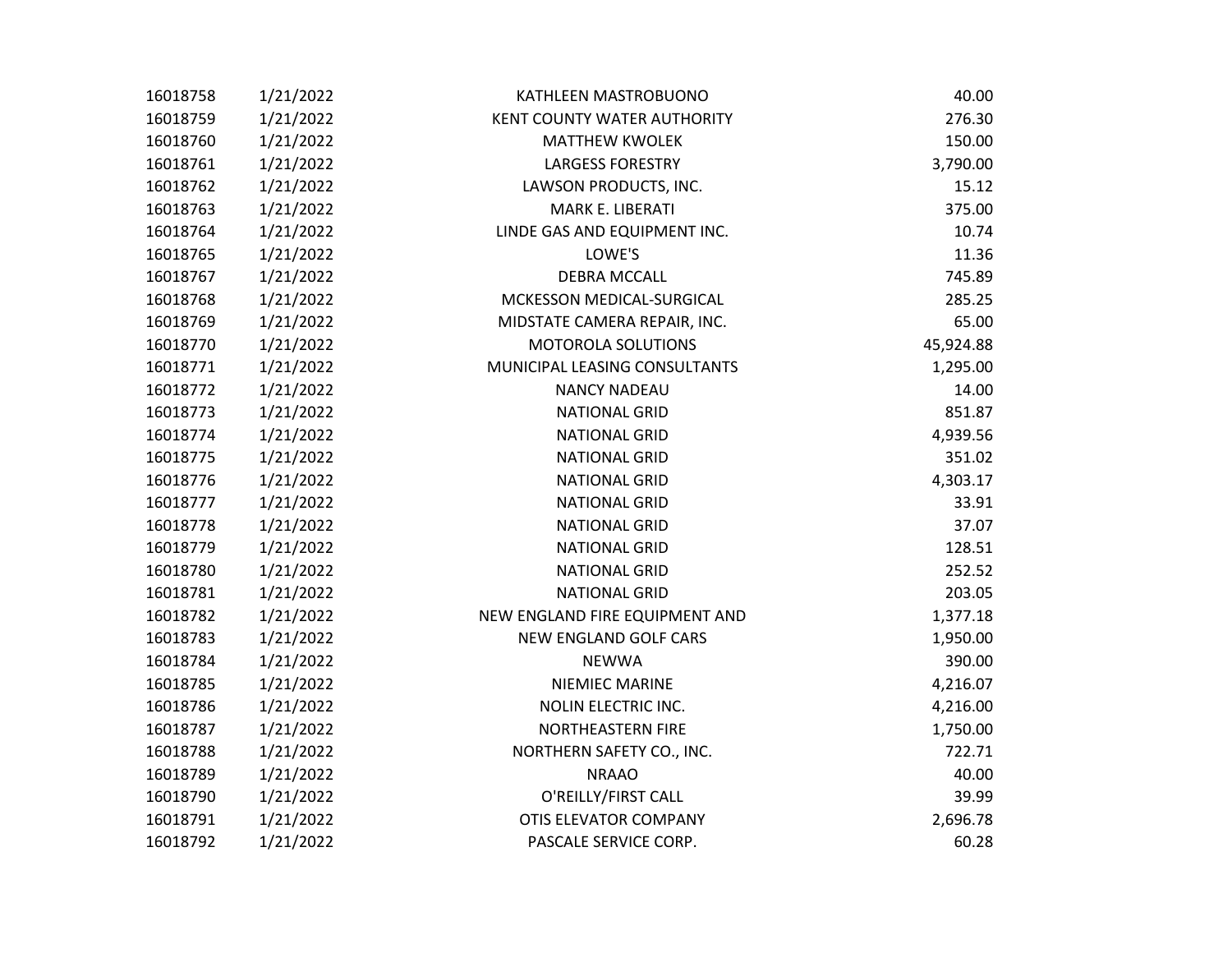| 16018794 | 1/21/2022 | <b>POSTMASTER</b>                    | 178.06     |
|----------|-----------|--------------------------------------|------------|
| 16018795 | 1/21/2022 | QUEENS RIVER HOLDINGS LLC            | 928.26     |
| 16018796 | 1/21/2022 | <b>QUENCH</b>                        | 40.00      |
| 16018797 | 1/21/2022 | QUONSET DEVELOPMENT CORP.            | 161,552.46 |
| 16018798 | 1/21/2022 | RAPS AUTO PARTS SUPPLY, INC.         | 1,930.57   |
| 16018799 | 1/21/2022 | RESOURCE MANAGEMENT ASSOCIATES, INC. | 683.09     |
| 16018800 | 1/21/2022 | RHODE ISLAND TRAFFIC TRIBUNAL        | 4,802.04   |
| 16018801 | 1/21/2022 | RI DEPARTMENT OF STATE               | 80.00      |
| 16018802 | 1/21/2022 | RI INFRASTRUCTURE BANK               | 35.81      |
| 16018803 | 1/21/2022 | <b>RIAAO</b>                         | 25.00      |
| 16018804 | 1/21/2022 | SALK'S HARDWARE & MARINE INC.        | 201.06     |
| 16018805 | 1/21/2022 | <b>HENRY SCHEIN</b>                  | 305.23     |
| 16018806 | 1/21/2022 | SIEMENS MOBILITY INC                 | 107,645.44 |
| 16018807 | 1/21/2022 | SJ SERVICES, INC.                    | 6,532.00   |
| 16018808 | 1/21/2022 | SUBURBAN PROPANE-1117                | 4,573.60   |
| 16018809 | 1/21/2022 | TANUKI WILDLIFE CONTROL, LLC         | 500.00     |
| 16018810 | 1/21/2022 | TASCA FORD, INC.                     | 619.19     |
| 16018811 | 1/21/2022 | TELREPCO, INC.                       | 5,780.00   |
| 16018812 | 1/21/2022 | THE LOCK SHOP, INC.                  | 25.00      |
| 16018813 | 1/21/2022 | TIRE PROS, INC.                      | 109.95     |
| 16018814 | 1/21/2022 | TRI UTILITY COST REDUCTIONS          | 17,591.85  |
| 16018815 | 1/21/2022 | RI INTERLOCAL RISK MANAGEMENT TRUST  | 455.00     |
| 16018816 | 1/21/2022 | UNITED CONSTRUCTION & FORESTRY       | 302.89     |
| 16018818 | 1/21/2022 | <b>VERIZON</b>                       | 65.05      |
| 16018819 | 1/21/2022 | <b>VERIZON WIRELESS</b>              | 609.53     |
| 16018820 | 1/21/2022 | W. B. MASON CO., INC.                | 2,067.36   |
| 16018821 | 1/21/2022 | WARREN TIRE CO, INC                  | 1,067.32   |
| 16018822 | 1/21/2022 | WARWICK TREE SERVICE, INC.           | 1,125.00   |
| 16018823 | 1/21/2022 | WARWICK WINWATER WORKS CO. INC.      | 1,162.52   |
| 16018824 | 1/21/2022 | WASTE MANAGEMENT OF RHODE ISLAND     | 39,341.66  |
| 16018825 | 1/21/2022 | <b>WICKFORD ART ASSOCIATION</b>      | 1,000.00   |
| 16018826 | 1/21/2022 | <b>WICKFORD LUMBER</b>               | 94.50      |
| 16018827 | 1/21/2022 | <b>WRIGHT TRAILERS, INC.</b>         | 179.95     |
| 16018828 | 1/21/2022 | <b>WRIGHT-PIERCE</b>                 | 17,181.40  |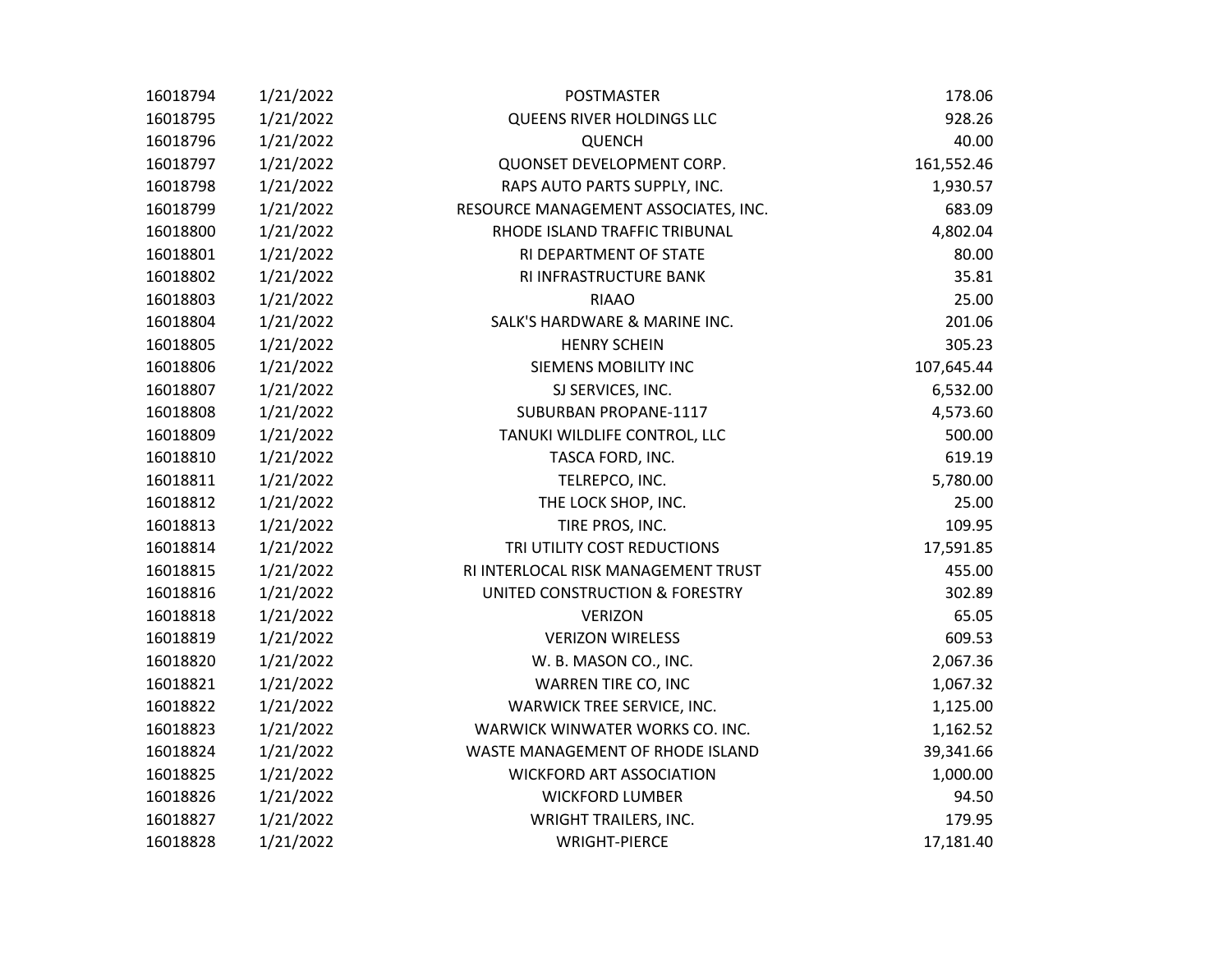| 16018829 | 1/21/2022 | <b>ACAR LEASING LTD</b>          | 472.05    |
|----------|-----------|----------------------------------|-----------|
| 16018830 | 1/21/2022 | HARTNETT, RORY O                 | 11.06     |
| 16018831 | 1/21/2022 | <b>HONDA LEASE TRUST</b>         | 402.60    |
| 16018832 | 1/25/2022 | CDW GOVERNMENT INC.              | 1,908.16  |
| 16018833 | 1/25/2022 | ALARM NEW ENGLAND                | 111.00    |
| 16018834 | 1/25/2022 | ATG GROUP, INC                   | 294.00    |
| 16018835 | 1/25/2022 | DARYL A. BRAZO                   | 111.00    |
| 16018836 | 1/25/2022 | <b>BRIENNA COLACONE</b>          | 321.15    |
| 16018837 | 1/25/2022 | ALAN L. BROWN                    | 16.00     |
| 16018838 | 1/25/2022 | <b>BSN SPORTS</b>                | 817.50    |
| 16018839 | 1/25/2022 | <b>DONNA CARTER</b>              | 360.00    |
| 16018840 | 1/25/2022 | COVERTTRACK GROUP, INC.          | 600.00    |
| 16018841 | 1/25/2022 | <b>CROWN TROPHY</b>              | 104.38    |
| 16018842 | 1/25/2022 | FARO TECHNOLOGIES, INC.          | 228.00    |
| 16018843 | 1/25/2022 | JOHN R. FELICE                   | 225.00    |
| 16018844 | 1/25/2022 | <b>JANE GEMMA</b>                | 90.00     |
| 16018845 | 1/25/2022 | <b>INNOVEX</b>                   | 350.48    |
| 16018846 | 1/25/2022 | <b>JOANN TYMON</b>               | 22.00     |
| 16018847 | 1/25/2022 | <b>KRISTINE KINDER</b>           | 39.79     |
| 16018848 | 1/25/2022 | <b>LAURA HARRI</b>               | 16.00     |
| 16018849 | 1/25/2022 | LITTLE BLACK DRESS MUSIC         | 250.00    |
| 16018850 | 1/25/2022 | <b>QWEST COMMUNICATIONS CORP</b> | 78.24     |
| 16018851 | 1/25/2022 | PAULETTE ANN MCLAREN             | 100.00    |
| 16018852 | 1/25/2022 | MTE TURF EQUIPMENT SOLUTIONS     | 76,307.01 |
| 16018853 | 1/25/2022 | LINDA OHSBERG                    | 180.00    |
| 16018854 | 1/25/2022 | <b>KENNETH OWENS</b>             | 60.00     |
| 16018855 | 1/25/2022 | PATRICIA SARDINHA                | 16.00     |
| 16018856 | 1/25/2022 | <b>TERESA PEARSON</b>            | 720.00    |
| 16018857 | 1/25/2022 | PETERSON OIL SERVICE, INC.       | 418.00    |
| 16018858 | 1/25/2022 | PRIME SYSTEMS INC                | 309.00    |
| 16018859 | 1/25/2022 | PRINT WORLD                      | 9.50      |
| 16018860 | 1/25/2022 | <b>QUONSET AUTO BODY INC</b>     | 3,223.30  |
| 16018861 | 1/25/2022 | RAPS AUTO PARTS SUPPLY, INC.     | 2,043.28  |
| 16018862 | 1/25/2022 | <b>READY REFRESH BY NESTLE</b>   | 24.00     |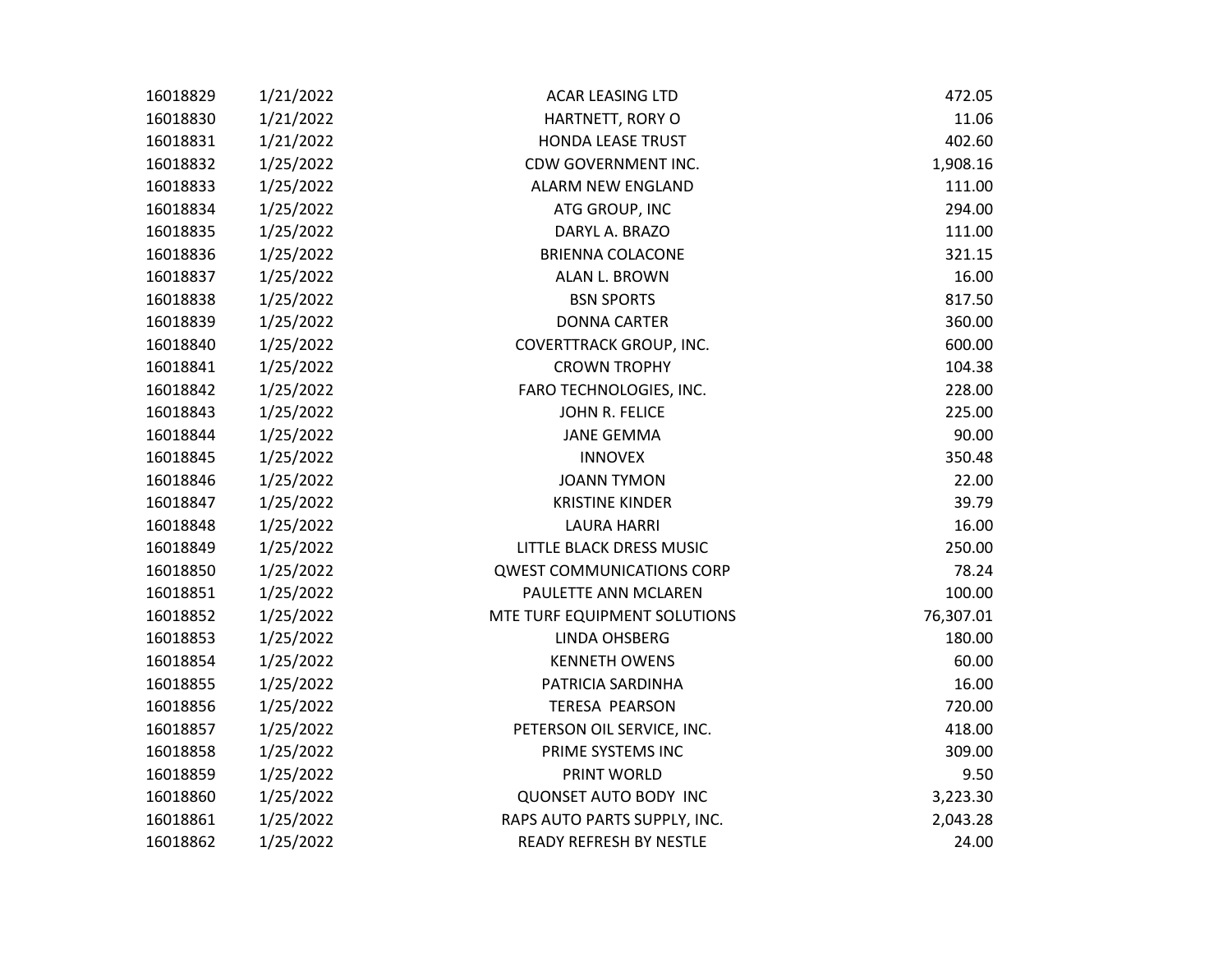| 16018863 | 1/25/2022  | <b>RJP PACKAGING</b>                        | 530.06    |
|----------|------------|---------------------------------------------|-----------|
| 16018864 | 1/25/2022  | STAPLES BUSINESS ADVANTAGE                  | 144.20    |
| 16018865 | 1/25/2022  | <b>TELEFLEX</b>                             | 610.50    |
| 16018866 | 1/25/2022  | <b>TITLEIST</b>                             | 1,247.17  |
| 16018867 | 1/25/2022  | <b>TITLEIST</b>                             | 550.40    |
| 16018868 | 1/25/2022  | UNIVERSITY OF RHODE ISLAND                  | 1,200.00  |
| 16018869 | 1/25/2022  | UNITED STATES GOLF ASSOC.                   | 150.00    |
| 16018870 | 1/25/2022  | <b>VERIZON</b>                              | 177.87    |
| 16018871 | 1/25/2022  | <b>VERIZON</b>                              | 38.91     |
| 16018872 | 1/25/2022  | W. B. MASON CO., INC.                       | 306.60    |
| 16018873 | 1/25/2022  | <b>WEST MARINE PRO</b>                      | 94.98     |
| 16018874 | 1/25/2022  | WICKFORD SHIPYARD, INC.                     | 268.32    |
| 386      | 01/26/2022 | <b>CARDMEMBER SERVICE</b>                   | 5,361.08  |
| 16018875 | 1/28/2022  | <b>AAA POLICE SUPPLY</b>                    | 892.98    |
| 16018876 | 1/28/2022  | <b>ABIGAIL CLARK</b>                        | 179.98    |
| 16018877 | 1/28/2022  | AIR GAS USA, LLC                            | 507.31    |
| 16018878 | 1/28/2022  | <b>AMERIGAS - PEACE DALE</b>                | 1,068.43  |
| 16018879 | 1/28/2022  | <b>ANDREA'S POLICE SUPPY</b>                | 90.00     |
| 16018880 | 1/28/2022  | AT & T MOBILITY                             | 109.78    |
| 16018881 | 1/28/2022  | ATS EQUIPMENT OF RI                         | 26,185.00 |
| 16018882 | 1/28/2022  | BALLOU ELECTRICAL SERVICES & TRAINING, LLC. | 1,499.50  |
| 16018883 | 1/28/2022  | <b>BODY ARMOR OUTLET</b>                    | 1,736.40  |
| 16018884 | 1/28/2022  | BOUND TREE MEDICAL, LLC                     | 224.86    |
| 16018885 | 1/28/2022  | CAP CITY OF RI INC                          | 152.00    |
| 16018886 | 1/28/2022  | CARL LEUDERS & COMPANY INC.                 | 745.18    |
| 16018887 | 1/28/2022  | <b>CARLSEN SYSTEMS</b>                      | 351.44    |
| 16018888 | 1/28/2022  | <b>CINTAS CORPORATION</b>                   | 43.46     |
| 16018889 | 1/28/2022  | ALLEGIANCE TRUCKS, LLC                      | 381.16    |
| 16018890 | 1/28/2022  | COLE CONSTRUCTION CORP.                     | 2,875.00  |
| 16018891 | 1/28/2022  | COMPREHENSIVE ENVIRONMENTAL, INC.           | 51,429.30 |
| 16018892 | 1/28/2022  | COOL AIR CREATIONS, INC.                    | 318.00    |
| 16018893 | 1/28/2022  | <b>COX COMMUNICATIONS</b>                   | 81.78     |
| 16018894 | 1/28/2022  | <b>DAVE'S MARKETPLACE</b>                   | 60.64     |
| 16018895 | 1/28/2022  | <b>DIRECT ENERGY BUSINESS</b>               | 2,415.35  |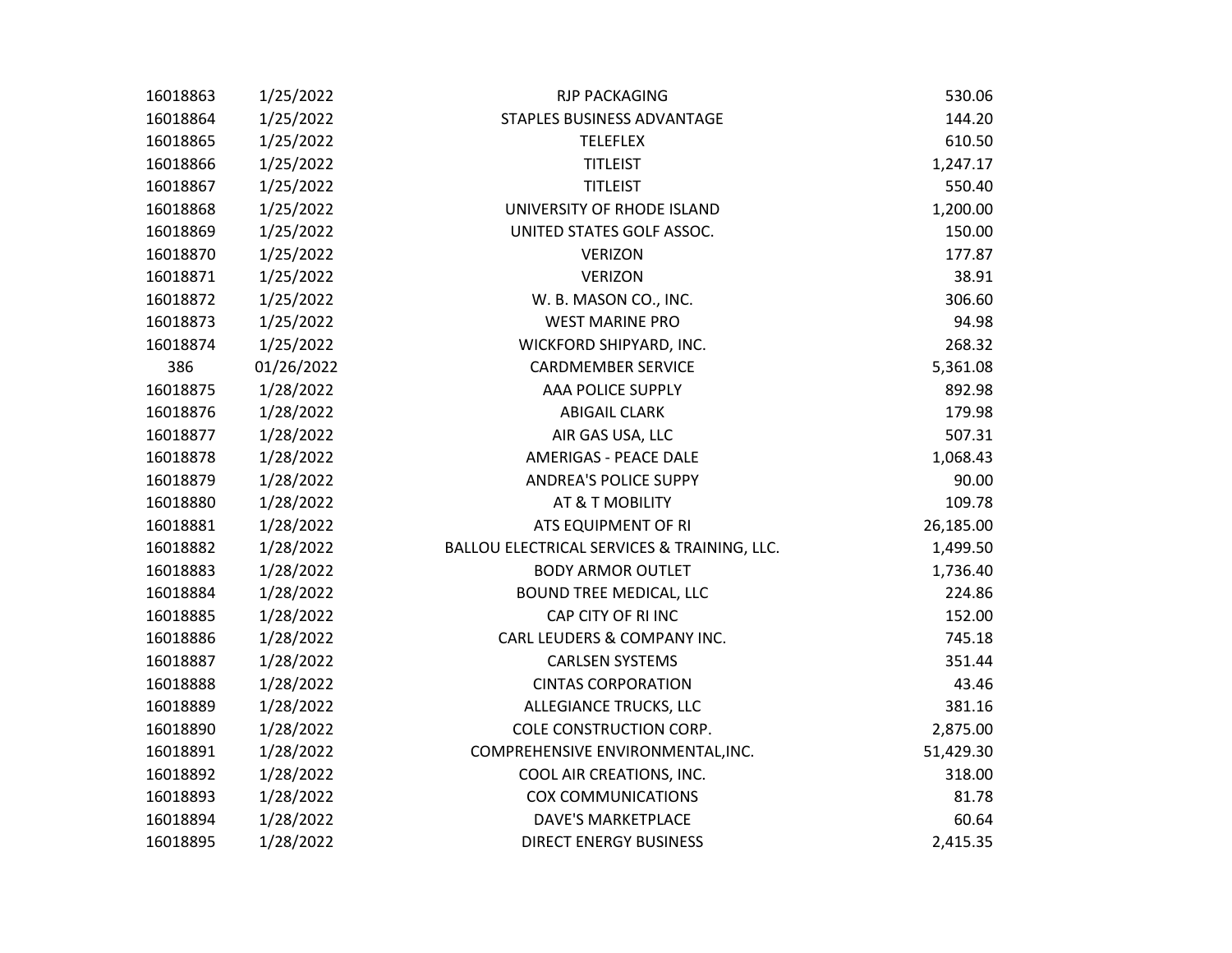| 16018896 | 1/28/2022 | <b>CHELSEY DUMAS-GIBBS</b>                      | 128.35    |
|----------|-----------|-------------------------------------------------|-----------|
| 16018897 | 1/28/2022 | FLOOD FORD OF EAST GREENWICH                    | 22.09     |
| 16018898 | 1/28/2022 | <b>GALETON</b>                                  | 52.21     |
| 16018899 | 1/28/2022 | ED & PAULA GOLDEN                               | 60.00     |
| 16018900 | 1/28/2022 | <b>GRAINGER</b>                                 | 301.21    |
| 16018901 | 1/28/2022 | <b>GUARDIAN TRACKING LLC</b>                    | 797.33    |
| 16018902 | 1/28/2022 | HOWARD JOHNSON, INC.                            | 173.22    |
| 16018903 | 1/28/2022 | <b>IACP</b>                                     | 190.00    |
| 16018904 | 1/28/2022 | INDUSTRIAL BURNER SERVICE, INC.                 | 317.00    |
| 16018905 | 1/28/2022 | <b>JOHN BACCAIRE</b>                            | 5.93      |
| 16018906 | 1/28/2022 | <b>JONATHAN KING</b>                            | 62.98     |
| 16018907 | 1/28/2022 | <b>JOSEPH HARTMAN</b>                           | 63.52     |
| 16018908 | 1/28/2022 | <b>KATHERINE ANDERSON</b>                       | 152.98    |
| 16018909 | 1/28/2022 | L L DATA DESIGNS LLC                            | 885.00    |
| 16018910 | 1/28/2022 | <b>LARGESS FORESTRY</b>                         | 200.00    |
| 16018911 | 1/28/2022 | LAWSON PRODUCTS, INC.                           | 493.65    |
| 16018913 | 1/28/2022 | THE LIGHTSHIP GROUP, LLC                        | 1,100.03  |
| 16018914 | 1/28/2022 | LINCOLN ENERGY MECHANICAL SERVICES, INC.        | 4,040.00  |
| 16018915 | 1/28/2022 | <b>MARGARET BROWNE</b>                          | 264.77    |
| 16018916 | 1/28/2022 | MATTHEW BENDER & CO., INC                       | 485.61    |
| 16018917 | 1/28/2022 | MCGOVERN COMMERCIAL HQ                          | 35,195.80 |
| 16018918 | 1/28/2022 | MCKESSON MEDICAL-SURGICAL                       | 133.34    |
| 16018919 | 1/28/2022 | <b>MIDCITY STEEL</b>                            | 105.00    |
| 16018920 | 1/28/2022 | MITCHELL TRUCK & EQUIPMENT REPAIR               | 688.63    |
| 16018921 | 1/28/2022 | MUNICIPAL EMERGENCY SERVICES DEPOSITORY ACCOUNT | 3,070.00  |
| 16018922 | 1/28/2022 | ANGELA MURRAY                                   | 88.31     |
| 16018923 | 1/28/2022 | <b>NATIONAL GRID</b>                            | 14,769.57 |
| 16018924 | 1/28/2022 | <b>NATIONAL GRID</b>                            | 10,933.30 |
| 16018925 | 1/28/2022 | <b>NATIONAL GRID</b>                            | 38.06     |
| 16018926 | 1/28/2022 | <b>NATIONAL GRID</b>                            | 111.32    |
| 16018927 | 1/28/2022 | <b>NATIONAL GRID</b>                            | 4,245.42  |
| 16018928 | 1/28/2022 | NORTHEAST ELECTRICAL DISTRIBUTORS               | 97.50     |
| 16018929 | 1/28/2022 | O'REILLY/FIRST CALL                             | 65.74     |
| 16018930 | 1/28/2022 | OHD                                             | 860.00    |